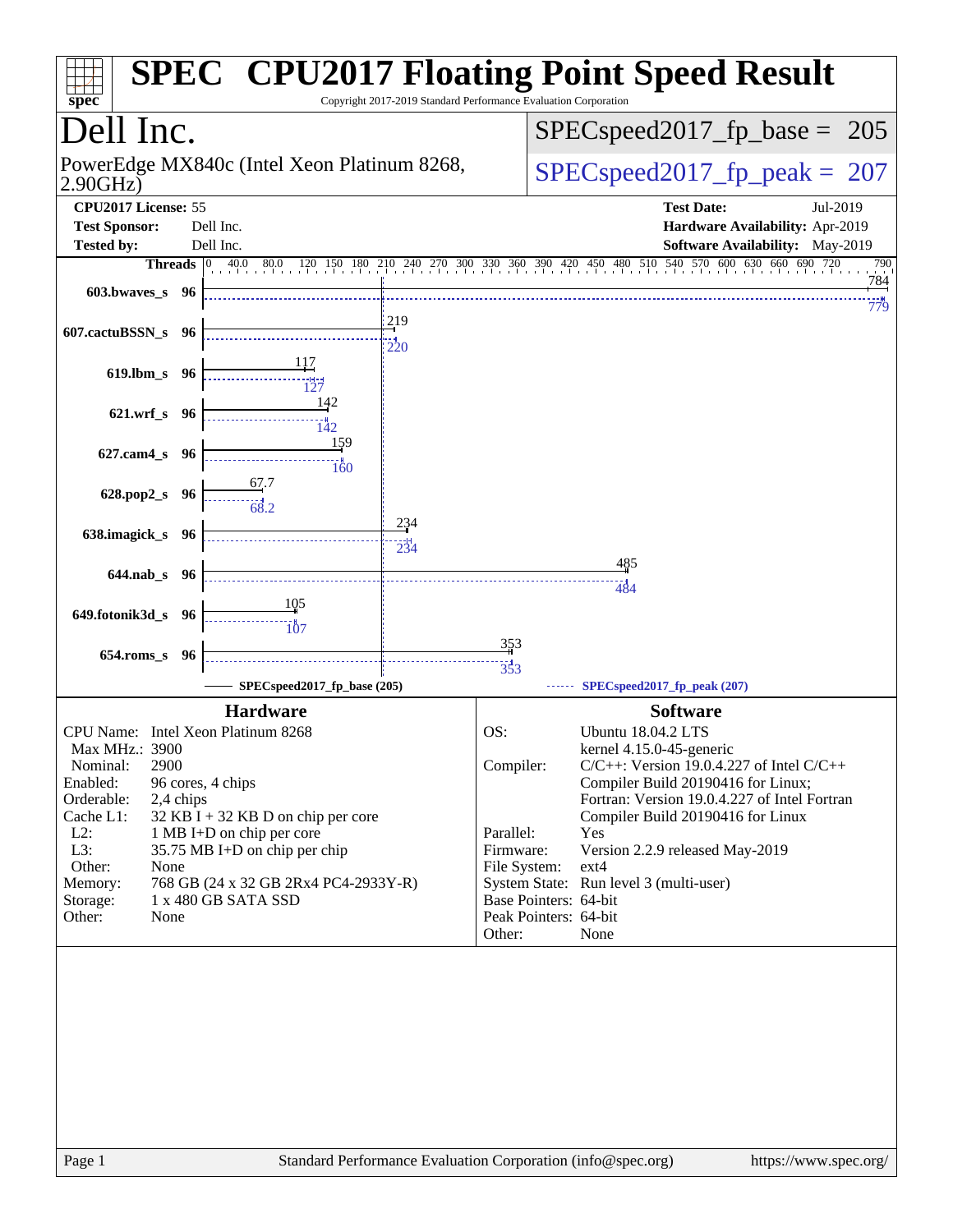

Copyright 2017-2019 Standard Performance Evaluation Corporation

## Dell Inc.

#### 2.90GHz) PowerEdge MX840c (Intel Xeon Platinum 8268,  $\vert$  SPECspeed2017 fp\_peak = 207

SPECspeed2017 fp base =  $205$ 

**[CPU2017 License:](http://www.spec.org/auto/cpu2017/Docs/result-fields.html#CPU2017License)** 55 **[Test Date:](http://www.spec.org/auto/cpu2017/Docs/result-fields.html#TestDate)** Jul-2019 **[Test Sponsor:](http://www.spec.org/auto/cpu2017/Docs/result-fields.html#TestSponsor)** Dell Inc. **[Hardware Availability:](http://www.spec.org/auto/cpu2017/Docs/result-fields.html#HardwareAvailability)** Apr-2019 **[Tested by:](http://www.spec.org/auto/cpu2017/Docs/result-fields.html#Testedby)** Dell Inc. **[Software Availability:](http://www.spec.org/auto/cpu2017/Docs/result-fields.html#SoftwareAvailability)** May-2019

#### **[Results Table](http://www.spec.org/auto/cpu2017/Docs/result-fields.html#ResultsTable)**

|                            | <b>Base</b>    |                |              |                | <b>Peak</b> |                |            |                |                |              |                |              |                |              |
|----------------------------|----------------|----------------|--------------|----------------|-------------|----------------|------------|----------------|----------------|--------------|----------------|--------------|----------------|--------------|
| <b>Benchmark</b>           | <b>Threads</b> | <b>Seconds</b> | <b>Ratio</b> | <b>Seconds</b> | Ratio       | <b>Seconds</b> | Ratio      | <b>Threads</b> | <b>Seconds</b> | <b>Ratio</b> | <b>Seconds</b> | <b>Ratio</b> | <b>Seconds</b> | <b>Ratio</b> |
| 603.bwayes s               | 96             | 75.2           | 784          | 75.2           | 784         | 77.5           | 762        | 96             | 75.6           | 780          | 76.0           | 776          | 75.8           | <u>779</u>   |
| 607.cactuBSSN s            | 96             | 75.9           | 220          | 76.2           | 219         | 76.2           | <u>219</u> | 96             | 75.4           | 221          | 75.8           | 220          | 75.7           | 220          |
| $619.$ lbm s               | 96             | 45.3           | 116          | 41.3           | 127         | 44.7           | 117        | 96             | 38.1           | 138          | 42.9           | 122          | 41.3           | <u>127</u>   |
| $621$ .wrf s               | 96             | 93.2           | 142          | 92.4           | 143         | 92.9           | 142        | 96             | 94.0           | 141          | 93.0           | 142          | 93.2           | 142          |
| $627$ .cam4 s              | 96             | 55.9           | 159          | 55.8           | 159         | 55.7           | 159        | 96             | 55.9           | 159          | 55.5           | <b>160</b>   | 55.3           | 160          |
| $628.pop2_s$               | 96             | 176            | 67.5         | 175            | 68.0        | 175            | 67.7       | 96             | 174            | 68.2         | 174            | 68.4         | 175            | 67.9         |
| 638.imagick_s              | 96             | 61.9           | 233          | 61.7           | 234         | 61.5           | 235        | 96             | 60.6           | 238          | 61.8           | 234          | 61.9           | 233          |
| $644$ .nab s               | 96             | 36.0           | 485          | 36.1           | 483         | 35.9           | 487        | 96             | 36.1           | 484          | 36.1           | 484          | 36.0           | 486          |
| 649.fotonik3d s            | 96             | 84.9           | 107          | 86.9           | 105         | 86.5           | <b>105</b> | 96             | 85.4           | 107          | 87.1           | 105          | 85.4           | 107          |
| $654$ .roms s              | 96             | 44.6           | 353          | 44.5           | 354         | 44.9           | 350        | 96             | 44.7           | 353          | 44.5           | 354          | 44.6           | <u>353</u>   |
| $SPECspeed2017_fp\_base =$ |                |                | 205          |                |             |                |            |                |                |              |                |              |                |              |

**[SPECspeed2017\\_fp\\_peak =](http://www.spec.org/auto/cpu2017/Docs/result-fields.html#SPECspeed2017fppeak) 207**

Results appear in the [order in which they were run.](http://www.spec.org/auto/cpu2017/Docs/result-fields.html#RunOrder) Bold underlined text [indicates a median measurement](http://www.spec.org/auto/cpu2017/Docs/result-fields.html#Median).

#### **[Submit Notes](http://www.spec.org/auto/cpu2017/Docs/result-fields.html#SubmitNotes)**

 The numactl mechanism was used to bind copies to processors. The config file option 'submit' was used to generate numactl commands to bind each copy to a specific processor. For details, please see the config file.

#### **[General Notes](http://www.spec.org/auto/cpu2017/Docs/result-fields.html#GeneralNotes)**

Environment variables set by runcpu before the start of the run: LD LIBRARY PATH = "/home/cpu2017/lib/intel64"

 Binaries compiled on a system with 1x Intel Core i9-7900X CPU + 32GB RAM memory using Redhat Enterprise Linux 7.5 NA: The test sponsor attests, as of date of publication, that CVE-2017-5754 (Meltdown) is mitigated in the system as tested and documented. Yes: The test sponsor attests, as of date of publication, that CVE-2017-5753 (Spectre variant 1) is mitigated in the system as tested and documented. Yes: The test sponsor attests, as of date of publication, that CVE-2017-5715 (Spectre variant 2) is mitigated in the system as tested and documented. Transparent Huge Pages enabled by default Prior to runcpu invocation Filesystem page cache synced and cleared with: sync; echo 3> /proc/sys/vm/drop\_caches runcpu command invoked through numactl i.e.: numactl --interleave=all runcpu <etc>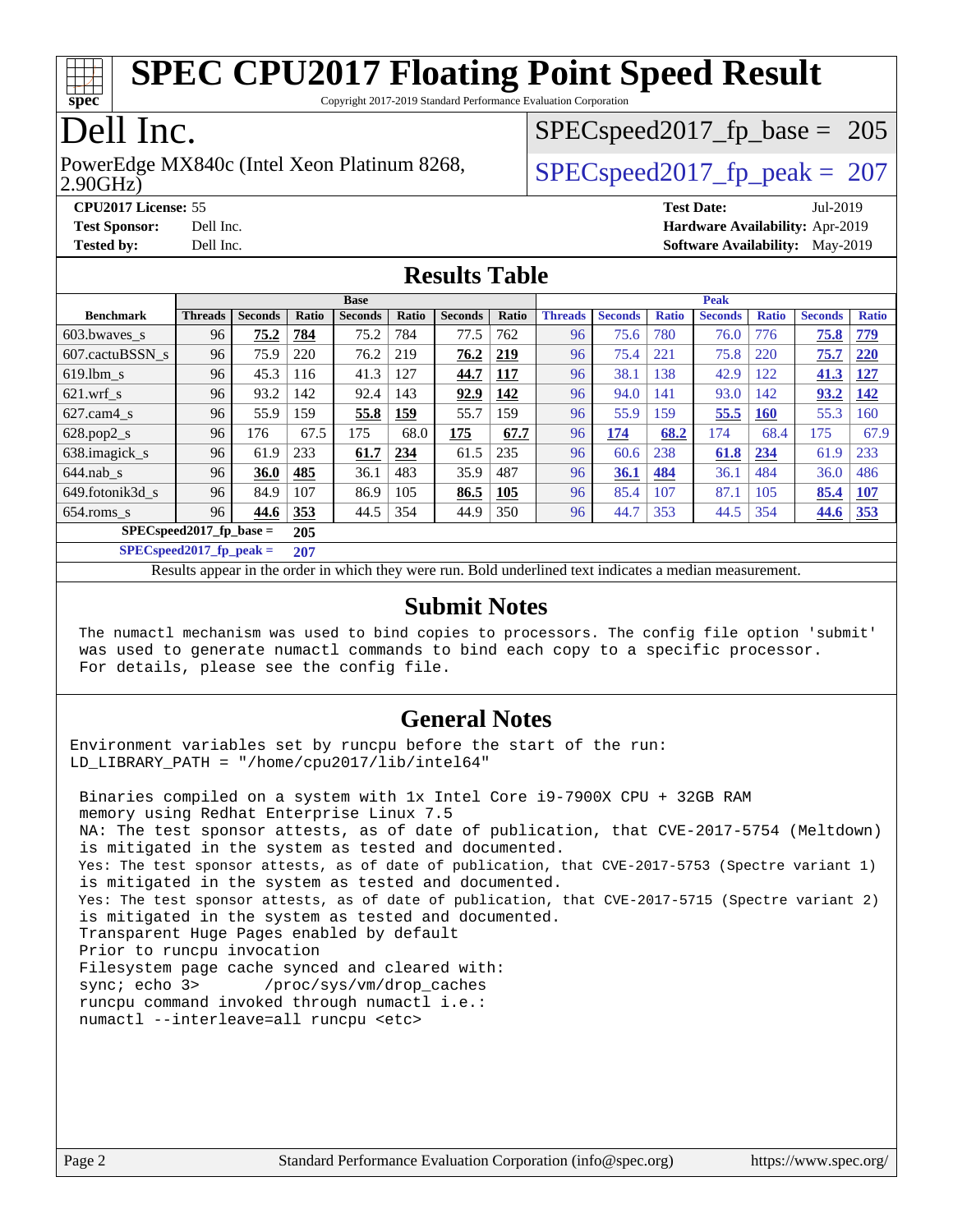

Copyright 2017-2019 Standard Performance Evaluation Corporation

# Dell Inc.

2.90GHz) PowerEdge MX840c (Intel Xeon Platinum 8268,  $\sqrt{\text{SPEC speed2017\_fp\_peak}} = 207$ 

[SPECspeed2017\\_fp\\_base =](http://www.spec.org/auto/cpu2017/Docs/result-fields.html#SPECspeed2017fpbase) 205

**[CPU2017 License:](http://www.spec.org/auto/cpu2017/Docs/result-fields.html#CPU2017License)** 55 **[Test Date:](http://www.spec.org/auto/cpu2017/Docs/result-fields.html#TestDate)** Jul-2019

**[Test Sponsor:](http://www.spec.org/auto/cpu2017/Docs/result-fields.html#TestSponsor)** Dell Inc. **[Hardware Availability:](http://www.spec.org/auto/cpu2017/Docs/result-fields.html#HardwareAvailability)** Apr-2019 **[Tested by:](http://www.spec.org/auto/cpu2017/Docs/result-fields.html#Testedby)** Dell Inc. Dell Inc. **[Software Availability:](http://www.spec.org/auto/cpu2017/Docs/result-fields.html#SoftwareAvailability)** May-2019

### **[Platform Notes](http://www.spec.org/auto/cpu2017/Docs/result-fields.html#PlatformNotes)**

| BIOS settings:<br>ADDDC setting disabled                                                               |                                                                                                                                                                                                                                                                                                                                                                                                                                                                                                                                                                               |                       |
|--------------------------------------------------------------------------------------------------------|-------------------------------------------------------------------------------------------------------------------------------------------------------------------------------------------------------------------------------------------------------------------------------------------------------------------------------------------------------------------------------------------------------------------------------------------------------------------------------------------------------------------------------------------------------------------------------|-----------------------|
| Virtualization Technology disabled                                                                     |                                                                                                                                                                                                                                                                                                                                                                                                                                                                                                                                                                               |                       |
| DCU Streamer Prefetcher disabled                                                                       |                                                                                                                                                                                                                                                                                                                                                                                                                                                                                                                                                                               |                       |
| System Profile set to Custom                                                                           |                                                                                                                                                                                                                                                                                                                                                                                                                                                                                                                                                                               |                       |
| CPU Performance set to Maximum Performance                                                             |                                                                                                                                                                                                                                                                                                                                                                                                                                                                                                                                                                               |                       |
| C States set to Autonomous<br>C1E disabled                                                             |                                                                                                                                                                                                                                                                                                                                                                                                                                                                                                                                                                               |                       |
| Uncore Frequency set to Dynamic                                                                        |                                                                                                                                                                                                                                                                                                                                                                                                                                                                                                                                                                               |                       |
| Energy Efficiency Policy set to Performance                                                            |                                                                                                                                                                                                                                                                                                                                                                                                                                                                                                                                                                               |                       |
| Memory Patrol Scrub disabled                                                                           |                                                                                                                                                                                                                                                                                                                                                                                                                                                                                                                                                                               |                       |
| Logical Processor disabled                                                                             |                                                                                                                                                                                                                                                                                                                                                                                                                                                                                                                                                                               |                       |
|                                                                                                        | CPU Interconnect Bus Link Power Management disabled                                                                                                                                                                                                                                                                                                                                                                                                                                                                                                                           |                       |
| PCI ASPM L1 Link Power Management disabled<br>Sysinfo program /home/cpu2017/bin/sysinfo                |                                                                                                                                                                                                                                                                                                                                                                                                                                                                                                                                                                               |                       |
|                                                                                                        | Rev: r5974 of 2018-05-19 9bcde8f2999c33d61f64985e45859ea9                                                                                                                                                                                                                                                                                                                                                                                                                                                                                                                     |                       |
| running on intel-sut Thu Jul 25 20:11:32 2019                                                          |                                                                                                                                                                                                                                                                                                                                                                                                                                                                                                                                                                               |                       |
|                                                                                                        |                                                                                                                                                                                                                                                                                                                                                                                                                                                                                                                                                                               |                       |
| For more information on this section, see                                                              | SUT (System Under Test) info as seen by some common utilities.                                                                                                                                                                                                                                                                                                                                                                                                                                                                                                                |                       |
|                                                                                                        | https://www.spec.org/cpu2017/Docs/config.html#sysinfo                                                                                                                                                                                                                                                                                                                                                                                                                                                                                                                         |                       |
| From /proc/cpuinfo<br>4 "physical id"s (chips)<br>96 "processors"<br>cpu cores $: 24$<br>siblings : 24 | model name: $Intel(R)$ Xeon $(R)$ Platinum 8268 CPU @ 2.90GHz<br>cores, siblings (Caution: counting these is hw and system dependent. The following<br>excerpts from /proc/cpuinfo might not be reliable. Use with caution.)<br>physical 0: cores 0 1 2 3 4 5 6 8 9 10 11 12 13 16 17 18 19 20 21 22 25 26 27 29<br>physical 1: cores 0 1 2 3 4 5 6 8 9 10 11 12 13 16 17 18 19 20 21 25 26 27 28 29<br>physical 2: cores 0 1 2 3 4 5 6 9 10 11 12 13 16 17 18 19 20 21 24 25 26 27 28 29<br>physical 3: cores 0 1 2 3 4 5 6 8 9 10 11 12 13 16 17 18 19 20 21 24 26 27 28 29 |                       |
| From 1scpu:                                                                                            |                                                                                                                                                                                                                                                                                                                                                                                                                                                                                                                                                                               |                       |
| Architecture: x86_64                                                                                   |                                                                                                                                                                                                                                                                                                                                                                                                                                                                                                                                                                               |                       |
| CPU $op-mode(s):$ 32-bit, 64-bit                                                                       |                                                                                                                                                                                                                                                                                                                                                                                                                                                                                                                                                                               |                       |
| Byte Order: Little Endian                                                                              |                                                                                                                                                                                                                                                                                                                                                                                                                                                                                                                                                                               |                       |
| CPU(s):<br>On-line CPU(s) list: $0-95$                                                                 | 96                                                                                                                                                                                                                                                                                                                                                                                                                                                                                                                                                                            |                       |
| Thread(s) per core:                                                                                    | 1                                                                                                                                                                                                                                                                                                                                                                                                                                                                                                                                                                             |                       |
| Core(s) per socket:                                                                                    | 24                                                                                                                                                                                                                                                                                                                                                                                                                                                                                                                                                                            |                       |
| Socket(s):                                                                                             | 4                                                                                                                                                                                                                                                                                                                                                                                                                                                                                                                                                                             |                       |
| NUMA node(s):                                                                                          | 4                                                                                                                                                                                                                                                                                                                                                                                                                                                                                                                                                                             |                       |
| Vendor ID:<br>CPU family:                                                                              | GenuineIntel<br>6                                                                                                                                                                                                                                                                                                                                                                                                                                                                                                                                                             |                       |
|                                                                                                        |                                                                                                                                                                                                                                                                                                                                                                                                                                                                                                                                                                               |                       |
|                                                                                                        | (Continued on next page)                                                                                                                                                                                                                                                                                                                                                                                                                                                                                                                                                      |                       |
| Page 3                                                                                                 | Standard Performance Evaluation Corporation (info@spec.org)                                                                                                                                                                                                                                                                                                                                                                                                                                                                                                                   | https://www.spec.org/ |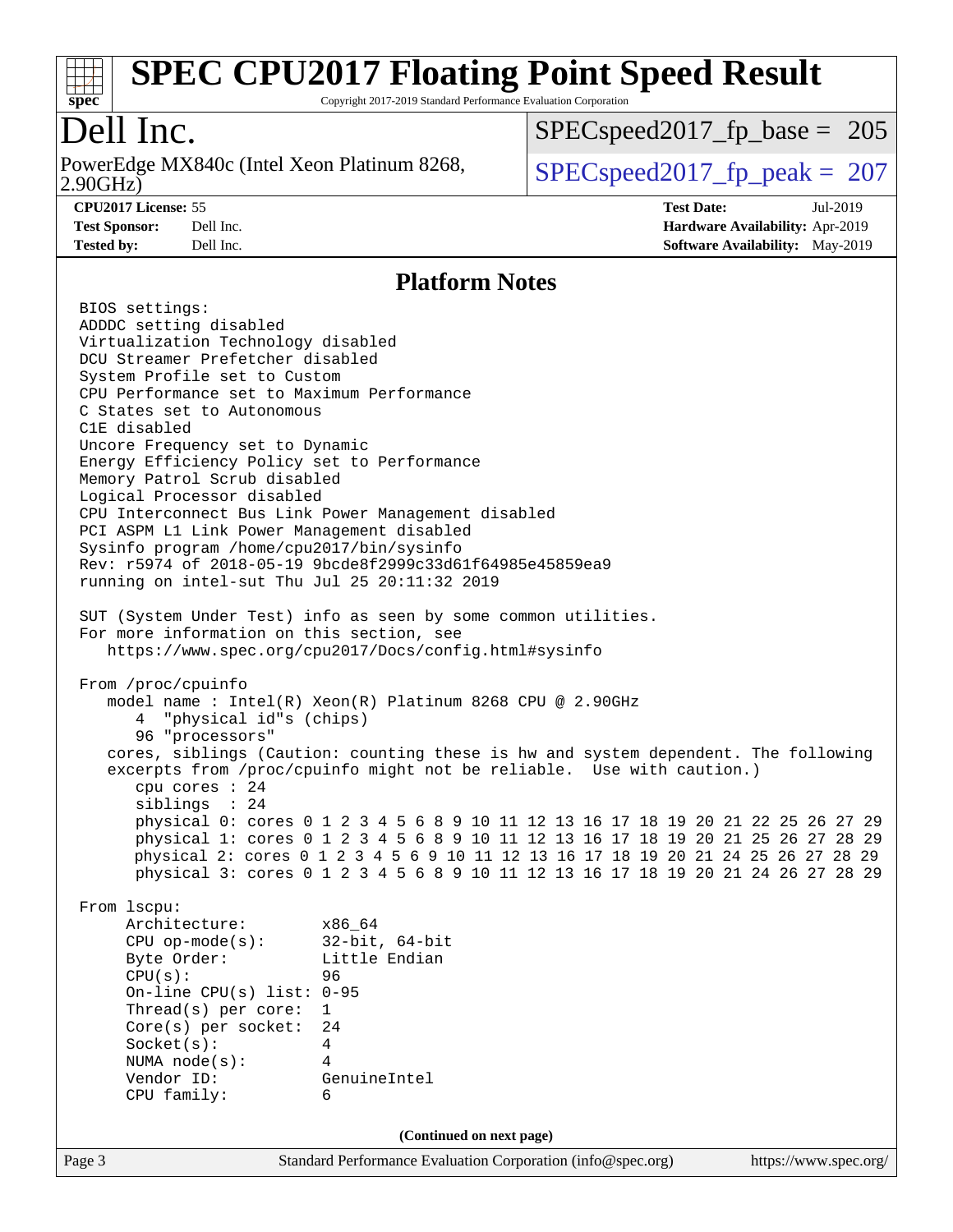

Copyright 2017-2019 Standard Performance Evaluation Corporation

# Dell Inc.

2.90GHz) PowerEdge MX840c (Intel Xeon Platinum 8268,  $\boxed{\text{SPEC speed2017\_fp\_peak = 207}}$ 

[SPECspeed2017\\_fp\\_base =](http://www.spec.org/auto/cpu2017/Docs/result-fields.html#SPECspeed2017fpbase) 205

**[CPU2017 License:](http://www.spec.org/auto/cpu2017/Docs/result-fields.html#CPU2017License)** 55 **[Test Date:](http://www.spec.org/auto/cpu2017/Docs/result-fields.html#TestDate)** Jul-2019 **[Test Sponsor:](http://www.spec.org/auto/cpu2017/Docs/result-fields.html#TestSponsor)** Dell Inc. **[Hardware Availability:](http://www.spec.org/auto/cpu2017/Docs/result-fields.html#HardwareAvailability)** Apr-2019 **[Tested by:](http://www.spec.org/auto/cpu2017/Docs/result-fields.html#Testedby)** Dell Inc. Dell Inc. **[Software Availability:](http://www.spec.org/auto/cpu2017/Docs/result-fields.html#SoftwareAvailability)** May-2019

#### **[Platform Notes \(Continued\)](http://www.spec.org/auto/cpu2017/Docs/result-fields.html#PlatformNotes)**

| Model:                                                                            | 85                                                                                           |  |  |  |  |
|-----------------------------------------------------------------------------------|----------------------------------------------------------------------------------------------|--|--|--|--|
| Model name:                                                                       | $Intel(R) Xeon(R) Platinum 8268 CPU @ 2.90GHz$                                               |  |  |  |  |
| Stepping:                                                                         | 6                                                                                            |  |  |  |  |
| CPU MHz:                                                                          | 1918.617                                                                                     |  |  |  |  |
| BogoMIPS:                                                                         | 5800.00                                                                                      |  |  |  |  |
| Virtualization:                                                                   | $VT - x$                                                                                     |  |  |  |  |
| L1d cache:                                                                        | 32K                                                                                          |  |  |  |  |
| Lli cache:                                                                        | 32K                                                                                          |  |  |  |  |
| L2 cache:                                                                         | 1024K                                                                                        |  |  |  |  |
| L3 cache:                                                                         | 36608K                                                                                       |  |  |  |  |
| NUMA node0 CPU(s):                                                                |                                                                                              |  |  |  |  |
|                                                                                   | 0, 4, 8, 12, 16, 20, 24, 28, 32, 36, 40, 44, 48, 52, 56, 60, 64, 68, 72, 76, 80, 84, 88, 92  |  |  |  |  |
| NUMA nodel CPU(s):                                                                |                                                                                              |  |  |  |  |
|                                                                                   | 1, 5, 9, 13, 17, 21, 25, 29, 33, 37, 41, 45, 49, 53, 57, 61, 65, 69, 73, 77, 81, 85, 89, 93  |  |  |  |  |
| NUMA $node2$ $CPU(s)$ :                                                           |                                                                                              |  |  |  |  |
|                                                                                   | 2, 6, 10, 14, 18, 22, 26, 30, 34, 38, 42, 46, 50, 54, 58, 62, 66, 70, 74, 78, 82, 86, 90, 94 |  |  |  |  |
| NUMA $node3$ $CPU(s):$                                                            |                                                                                              |  |  |  |  |
|                                                                                   | 3, 7, 11, 15, 19, 23, 27, 31, 35, 39, 43, 47, 51, 55, 59, 63, 67, 71, 75, 79, 83, 87, 91, 95 |  |  |  |  |
| Flags:                                                                            | fpu vme de pse tsc msr pae mce cx8 apic sep mtrr pge mca cmov                                |  |  |  |  |
|                                                                                   | pat pse36 clflush dts acpi mmx fxsr sse sse2 ss ht tm pbe syscall nx pdpelgb rdtscp          |  |  |  |  |
|                                                                                   | lm constant_tsc art arch_perfmon pebs bts rep_good nopl xtopology nonstop_tsc cpuid          |  |  |  |  |
|                                                                                   | aperfmperf pni pclmulqdq dtes64 monitor ds_cpl vmx smx est tm2 ssse3 sdbg fma cx16           |  |  |  |  |
|                                                                                   | xtpr pdcm pcid dca sse4_1 sse4_2 x2apic movbe popcnt aes xsave avx f16c rdrand               |  |  |  |  |
|                                                                                   |                                                                                              |  |  |  |  |
| lahf_lm abm 3dnowprefetch cpuid_fault epb cat_13 cdp_13 invpcid_single intel_ppin |                                                                                              |  |  |  |  |
|                                                                                   | ssbd mba ibrs ibpb stibp ibrs_enhanced tpr_shadow vnmi flexpriority ept vpid                 |  |  |  |  |
|                                                                                   | fsgsbase tsc_adjust bmil hle avx2 smep bmi2 erms invpcid rtm cqm mpx rdt_a avx512f           |  |  |  |  |
|                                                                                   | avx512dq rdseed adx smap clflushopt clwb intel_pt avx512cd avx512bw avx512vl                 |  |  |  |  |
|                                                                                   | xsaveopt xsavec xgetbvl xsaves cqm_llc cqm_occup_llc cqm_mbm_total cqm_mbm_local             |  |  |  |  |
|                                                                                   | dtherm ida arat pln pts pku ospke avx512_vnni flush_lld arch_capabilities                    |  |  |  |  |
|                                                                                   |                                                                                              |  |  |  |  |
| /proc/cpuinfo cache data                                                          |                                                                                              |  |  |  |  |
| cache size : 36608 KB                                                             |                                                                                              |  |  |  |  |
|                                                                                   |                                                                                              |  |  |  |  |
|                                                                                   | From numactl --hardware WARNING: a numactl 'node' might or might not correspond to a         |  |  |  |  |
| physical chip.                                                                    |                                                                                              |  |  |  |  |
| $available: 4 nodes (0-3)$                                                        |                                                                                              |  |  |  |  |
|                                                                                   | node 0 cpus: 0 4 8 12 16 20 24 28 32 36 40 44 48 52 56 60 64 68 72 76 80 84 88 92            |  |  |  |  |
| node 0 size: 191914 MB                                                            |                                                                                              |  |  |  |  |
| node 0 free: 191008 MB                                                            |                                                                                              |  |  |  |  |
|                                                                                   | node 1 cpus: 1 5 9 13 17 21 25 29 33 37 41 45 49 53 57 61 65 69 73 77 81 85 89 93            |  |  |  |  |
| node 1 size: 193510 MB                                                            |                                                                                              |  |  |  |  |
| node 1 free: 191010 MB                                                            |                                                                                              |  |  |  |  |
|                                                                                   | node 2 cpus: 2 6 10 14 18 22 26 30 34 38 42 46 50 54 58 62 66 70 74 78 82 86 90 94           |  |  |  |  |
| node 2 size: 193531 MB                                                            |                                                                                              |  |  |  |  |
| node 2 free: 191980 MB                                                            |                                                                                              |  |  |  |  |
|                                                                                   | node 3 cpus: 3 7 11 15 19 23 27 31 35 39 43 47 51 55 59 63 67 71 75 79 83 87 91 95           |  |  |  |  |
| node 3 size: 193529 MB                                                            |                                                                                              |  |  |  |  |
|                                                                                   |                                                                                              |  |  |  |  |
|                                                                                   | $(\Gamma_{\alpha\alpha}$ tinuad an nort naga)                                                |  |  |  |  |

**(Continued on next page)**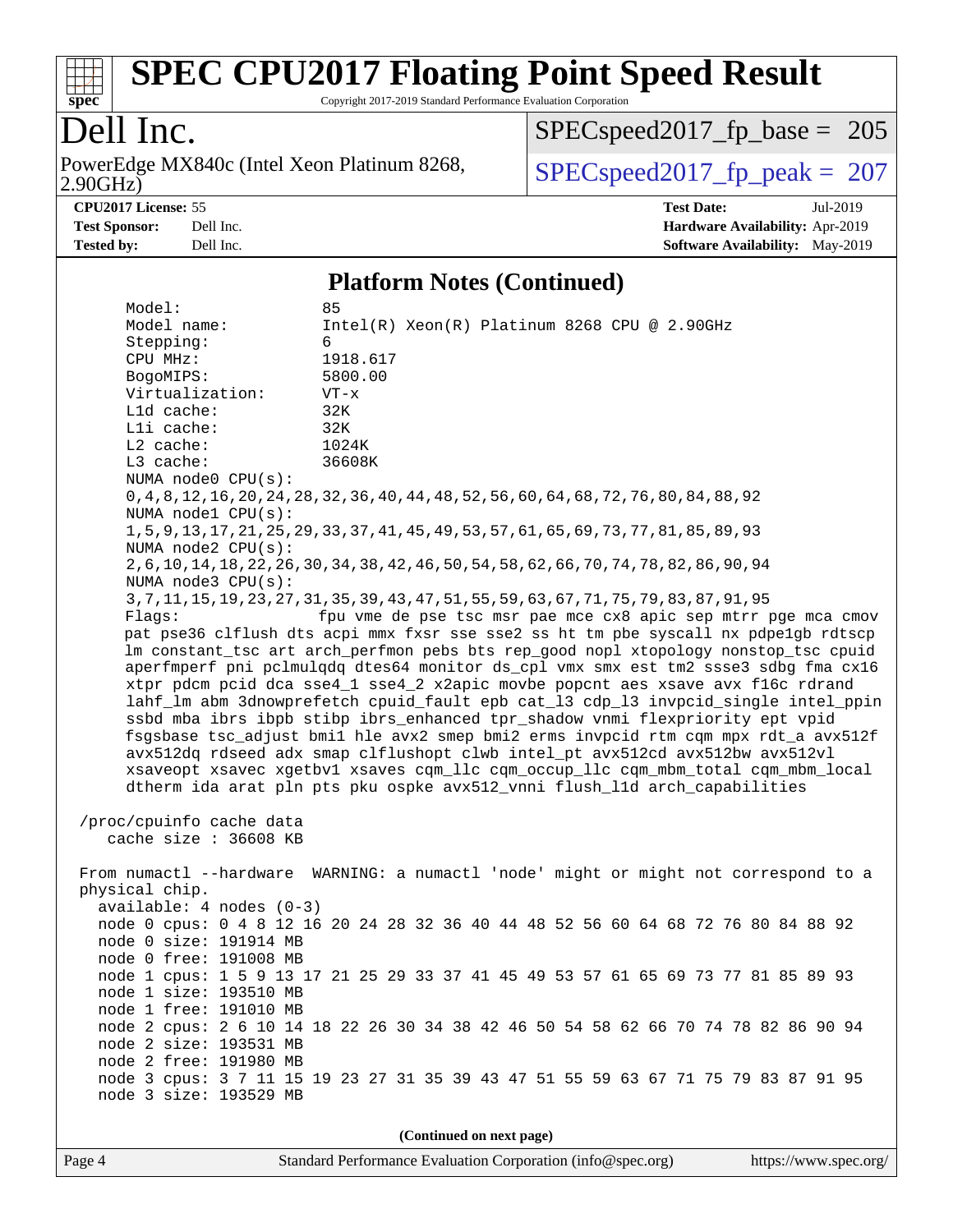# **[spec](http://www.spec.org/)**

# **[SPEC CPU2017 Floating Point Speed Result](http://www.spec.org/auto/cpu2017/Docs/result-fields.html#SPECCPU2017FloatingPointSpeedResult)**

Copyright 2017-2019 Standard Performance Evaluation Corporation

# Dell Inc.

2.90GHz) PowerEdge MX840c (Intel Xeon Platinum 8268,  $\sqrt{\text{SPEC speed2017\_fp\_peak}} = 207$ 

[SPECspeed2017\\_fp\\_base =](http://www.spec.org/auto/cpu2017/Docs/result-fields.html#SPECspeed2017fpbase) 205

**[CPU2017 License:](http://www.spec.org/auto/cpu2017/Docs/result-fields.html#CPU2017License)** 55 **[Test Date:](http://www.spec.org/auto/cpu2017/Docs/result-fields.html#TestDate)** Jul-2019 **[Test Sponsor:](http://www.spec.org/auto/cpu2017/Docs/result-fields.html#TestSponsor)** Dell Inc. **[Hardware Availability:](http://www.spec.org/auto/cpu2017/Docs/result-fields.html#HardwareAvailability)** Apr-2019 **[Tested by:](http://www.spec.org/auto/cpu2017/Docs/result-fields.html#Testedby)** Dell Inc. **[Software Availability:](http://www.spec.org/auto/cpu2017/Docs/result-fields.html#SoftwareAvailability)** May-2019

#### **[Platform Notes \(Continued\)](http://www.spec.org/auto/cpu2017/Docs/result-fields.html#PlatformNotes)**

| Page 5                                                                                            | Standard Performance Evaluation Corporation (info@spec.org)                                                                                                                                                                                                         | https://www.spec.org/ |
|---------------------------------------------------------------------------------------------------|---------------------------------------------------------------------------------------------------------------------------------------------------------------------------------------------------------------------------------------------------------------------|-----------------------|
|                                                                                                   | (Continued on next page)                                                                                                                                                                                                                                            |                       |
|                                                                                                   | Additional information from dmidecode follows. WARNING: Use caution when you interpret<br>this section. The 'dmidecode' program reads system data which is "intended to allow<br>hardware to be accurately determined", but the intent may not be met, as there are |                       |
| SPEC is set to: /home/cpu2017<br>Filesystem<br>/dev/sda2                                          | Type<br>Size<br>Used Avail Use% Mounted on<br>ext4<br>439G<br>37G 380G<br>$9\frac{6}{6}$ /                                                                                                                                                                          |                       |
| run-level 3 Jul 25 15:33                                                                          |                                                                                                                                                                                                                                                                     |                       |
|                                                                                                   | CVE-2017-5753 (Spectre variant 1): Mitigation: __user pointer sanitization<br>CVE-2017-5715 (Spectre variant 2): Mitigation: Enhanced IBRS, IBPB                                                                                                                    |                       |
| CVE-2017-5754 (Meltdown):                                                                         | Not affected                                                                                                                                                                                                                                                        |                       |
|                                                                                                   | Kernel self-reported vulnerability status:                                                                                                                                                                                                                          |                       |
| uname $-a$ :<br>x86_64 x86_64 GNU/Linux                                                           | Linux intel-sut 4.15.0-45-generic #48-Ubuntu SMP Tue Jan 29 16:28:13 UTC 2019 x86_64                                                                                                                                                                                |                       |
| ID=ubuntu<br>ID_LIKE=debian<br>VERSION_ID="18.04"                                                 | PRETTY_NAME="Ubuntu 18.04.2 LTS"<br>HOME_URL="https://www.ubuntu.com/"<br>SUPPORT_URL="https://help.ubuntu.com/"                                                                                                                                                    |                       |
| debian version: buster/sid<br>os-release:<br>NAME="Ubuntu"                                        | VERSION="18.04.2 LTS (Bionic Beaver)"                                                                                                                                                                                                                               |                       |
|                                                                                                   | From /etc/*release* /etc/*version*                                                                                                                                                                                                                                  |                       |
| /usr/bin/lsb_release -d<br>Ubuntu 18.04.2 LTS                                                     |                                                                                                                                                                                                                                                                     |                       |
| From /proc/meminfo<br>MemTotal:<br>HugePages_Total:<br>Hugepagesize: 2048 kB                      | 791025568 kB<br>0                                                                                                                                                                                                                                                   |                       |
| node distances:<br>node 0 1 2 3<br>0: 10 21 21 21<br>1: 21 10 21<br>2: 21 21 10<br>3: 21 21 21 10 | -21<br>21                                                                                                                                                                                                                                                           |                       |
| node 3 free: 190065 MB                                                                            |                                                                                                                                                                                                                                                                     |                       |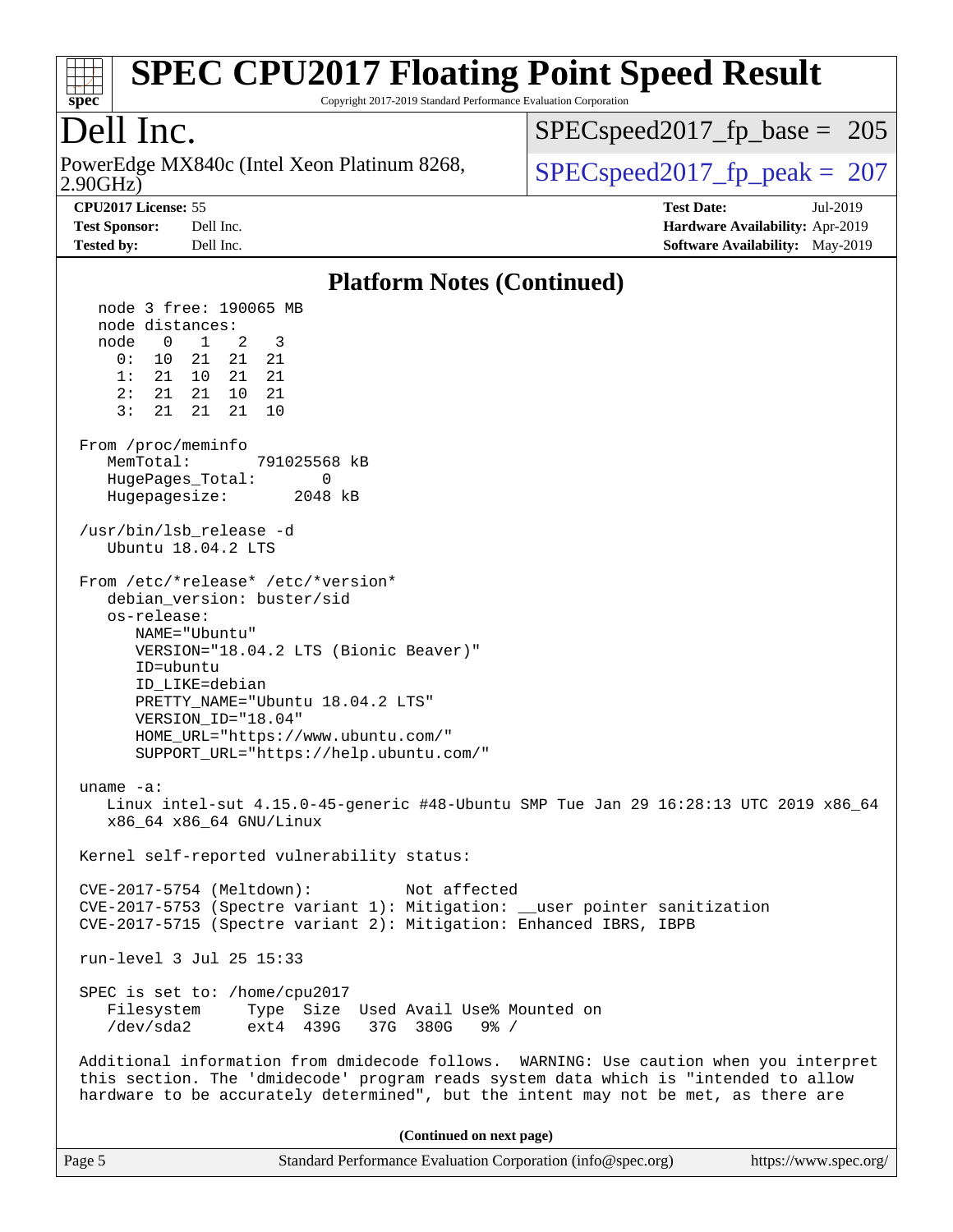

Copyright 2017-2019 Standard Performance Evaluation Corporation

### Dell Inc.

2.90GHz) PowerEdge MX840c (Intel Xeon Platinum 8268,  $\vert$  SPECspeed2017 fp\_peak = 207

SPECspeed2017 fp base =  $205$ 

**[CPU2017 License:](http://www.spec.org/auto/cpu2017/Docs/result-fields.html#CPU2017License)** 55 **[Test Date:](http://www.spec.org/auto/cpu2017/Docs/result-fields.html#TestDate)** Jul-2019 **[Test Sponsor:](http://www.spec.org/auto/cpu2017/Docs/result-fields.html#TestSponsor)** Dell Inc. **[Hardware Availability:](http://www.spec.org/auto/cpu2017/Docs/result-fields.html#HardwareAvailability)** Apr-2019 **[Tested by:](http://www.spec.org/auto/cpu2017/Docs/result-fields.html#Testedby)** Dell Inc. **[Software Availability:](http://www.spec.org/auto/cpu2017/Docs/result-fields.html#SoftwareAvailability)** May-2019

#### **[Platform Notes \(Continued\)](http://www.spec.org/auto/cpu2017/Docs/result-fields.html#PlatformNotes)**

 frequent changes to hardware, firmware, and the "DMTF SMBIOS" standard. BIOS Dell Inc. 2.2.9 05/08/2019 Memory: 16x 00AD00B300AD HMA84GR7CJR4N-WM 32 GB 2 rank 2933 8x 00AD063200AD HMA84GR7CJR4N-WM 32 GB 2 rank 2933 24x Not Specified Not Specified

(End of data from sysinfo program)

#### **[Compiler Version Notes](http://www.spec.org/auto/cpu2017/Docs/result-fields.html#CompilerVersionNotes)**

============================================================================== CC 619.lbm\_s(base, peak) 638.imagick\_s(base, peak) 644.nab\_s(base, peak) ------------------------------------------------------------------------------ Intel(R) C Intel(R) 64 Compiler for applications running on Intel(R)  $64$ , Version 19.0.4.227 Build 20190416 Copyright (C) 1985-2019 Intel Corporation. All rights reserved. ------------------------------------------------------------------------------ ============================================================================== FC 607.cactuBSSN\_s(base, peak) ------------------------------------------------------------------------------ Intel(R) C++ Intel(R) 64 Compiler for applications running on Intel(R) 64, Version 19.0.4.227 Build 20190416 Copyright (C) 1985-2019 Intel Corporation. All rights reserved. Intel(R) C Intel(R) 64 Compiler for applications running on Intel(R)  $64$ , Version 19.0.4.227 Build 20190416 Copyright (C) 1985-2019 Intel Corporation. All rights reserved. Intel(R) Fortran Intel(R) 64 Compiler for applications running on Intel(R) 64, Version 19.0.4.227 Build 20190416 Copyright (C) 1985-2019 Intel Corporation. All rights reserved. ------------------------------------------------------------------------------ ============================================================================== FC 603.bwaves\_s(base) 649.fotonik3d\_s(base) 654.roms\_s(base, peak) ------------------------------------------------------------------------------ Intel(R) Fortran Intel(R) 64 Compiler for applications running on Intel(R) 64, Version 19.0.4.227 Build 20190416 Copyright (C) 1985-2019 Intel Corporation. All rights reserved. ------------------------------------------------------------------------------ ============================================================================== FC 603.bwaves  $s(peak)$  649.fotonik3d  $s(peak)$ ------------------------------------------------------------------------------ Intel(R) Fortran Intel(R) 64 Compiler for applications running on Intel(R) 64, Version 19.0.4.227 Build 20190416 **(Continued on next page)**

| Page 6 | Standard Performance Evaluation Corporation (info@spec.org) | https://www.spec.org/ |
|--------|-------------------------------------------------------------|-----------------------|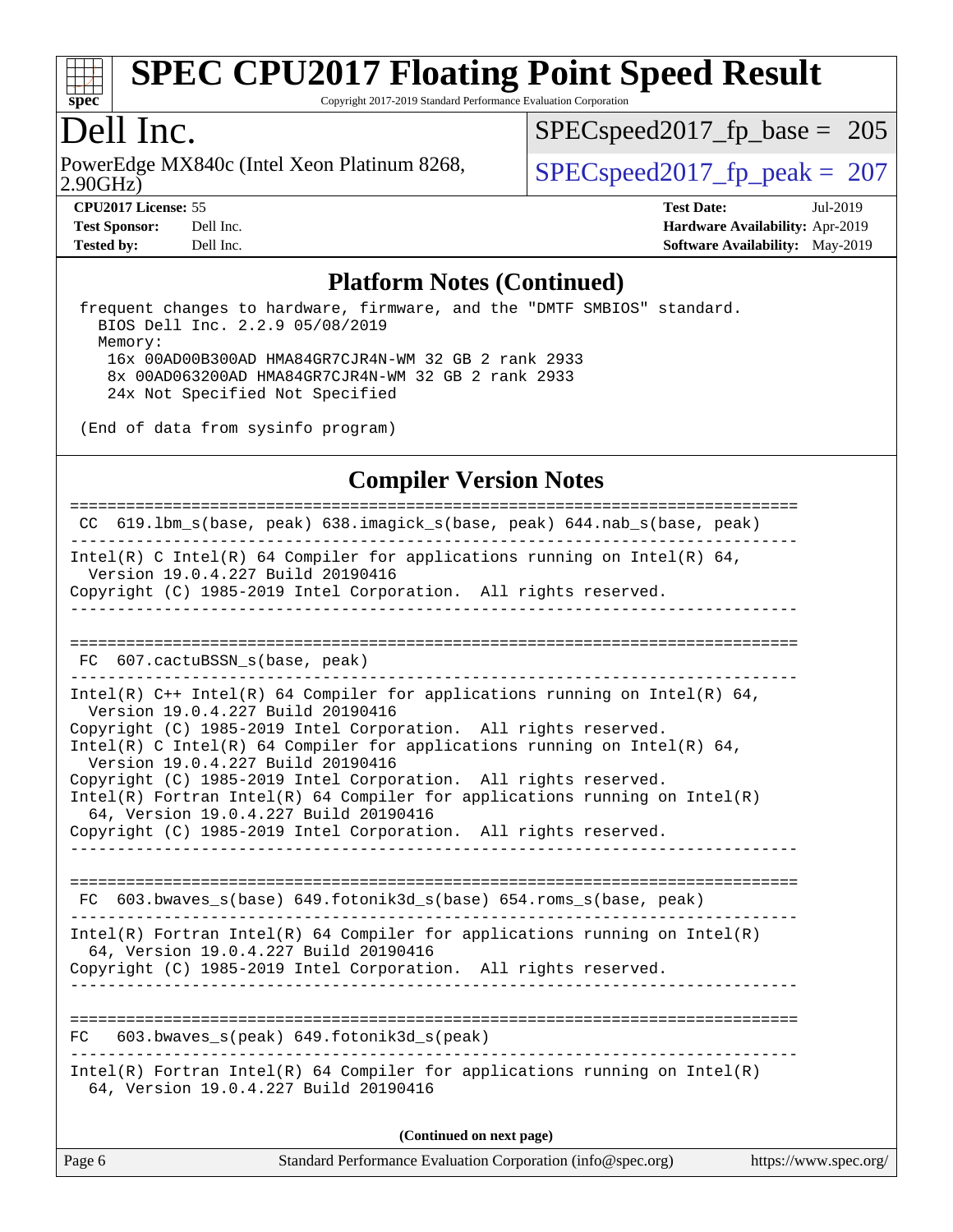

Copyright 2017-2019 Standard Performance Evaluation Corporation

# Dell Inc.

2.90GHz) PowerEdge MX840c (Intel Xeon Platinum 8268,  $\vert$  [SPECspeed2017\\_fp\\_peak =](http://www.spec.org/auto/cpu2017/Docs/result-fields.html#SPECspeed2017fppeak) 207

[SPECspeed2017\\_fp\\_base =](http://www.spec.org/auto/cpu2017/Docs/result-fields.html#SPECspeed2017fpbase) 205

**[CPU2017 License:](http://www.spec.org/auto/cpu2017/Docs/result-fields.html#CPU2017License)** 55 **[Test Date:](http://www.spec.org/auto/cpu2017/Docs/result-fields.html#TestDate)** Jul-2019

**[Test Sponsor:](http://www.spec.org/auto/cpu2017/Docs/result-fields.html#TestSponsor)** Dell Inc. **[Hardware Availability:](http://www.spec.org/auto/cpu2017/Docs/result-fields.html#HardwareAvailability)** Apr-2019 **[Tested by:](http://www.spec.org/auto/cpu2017/Docs/result-fields.html#Testedby)** Dell Inc. **[Software Availability:](http://www.spec.org/auto/cpu2017/Docs/result-fields.html#SoftwareAvailability)** May-2019

#### **[Compiler Version Notes \(Continued\)](http://www.spec.org/auto/cpu2017/Docs/result-fields.html#CompilerVersionNotes)**

| Copyright (C) 1985-2019 Intel Corporation. All rights reserved.                                                                                                                                                                                                                                                                                                            |
|----------------------------------------------------------------------------------------------------------------------------------------------------------------------------------------------------------------------------------------------------------------------------------------------------------------------------------------------------------------------------|
|                                                                                                                                                                                                                                                                                                                                                                            |
| 621.wrf $s(base)$ 627.cam4 $s(base, peak)$ 628.pop2 $s(base)$<br>CC.                                                                                                                                                                                                                                                                                                       |
| Intel(R) Fortran Intel(R) 64 Compiler for applications running on Intel(R)<br>64, Version 19.0.4.227 Build 20190416<br>Copyright (C) 1985-2019 Intel Corporation. All rights reserved.<br>Intel(R) C Intel(R) 64 Compiler for applications running on Intel(R) 64,<br>Version 19.0.4.227 Build 20190416<br>Copyright (C) 1985-2019 Intel Corporation. All rights reserved. |
| $621.wrf$ s(peak) $628.pop2$ s(peak)<br>CC.                                                                                                                                                                                                                                                                                                                                |
| Intel(R) Fortran Intel(R) 64 Compiler for applications running on Intel(R)<br>64, Version 19.0.4.227 Build 20190416<br>Copyright (C) 1985-2019 Intel Corporation. All rights reserved.<br>Intel(R) C Intel(R) 64 Compiler for applications running on Intel(R) 64,<br>Version 19.0.4.227 Build 20190416<br>Copyright (C) 1985-2019 Intel Corporation. All rights reserved. |

### **[Base Compiler Invocation](http://www.spec.org/auto/cpu2017/Docs/result-fields.html#BaseCompilerInvocation)**

[C benchmarks](http://www.spec.org/auto/cpu2017/Docs/result-fields.html#Cbenchmarks): [icc -m64 -std=c11](http://www.spec.org/cpu2017/results/res2019q3/cpu2017-20190805-16503.flags.html#user_CCbase_intel_icc_64bit_c11_33ee0cdaae7deeeab2a9725423ba97205ce30f63b9926c2519791662299b76a0318f32ddfffdc46587804de3178b4f9328c46fa7c2b0cd779d7a61945c91cd35)

[Fortran benchmarks](http://www.spec.org/auto/cpu2017/Docs/result-fields.html#Fortranbenchmarks): [ifort -m64](http://www.spec.org/cpu2017/results/res2019q3/cpu2017-20190805-16503.flags.html#user_FCbase_intel_ifort_64bit_24f2bb282fbaeffd6157abe4f878425411749daecae9a33200eee2bee2fe76f3b89351d69a8130dd5949958ce389cf37ff59a95e7a40d588e8d3a57e0c3fd751)

[Benchmarks using both Fortran and C](http://www.spec.org/auto/cpu2017/Docs/result-fields.html#BenchmarksusingbothFortranandC): [ifort -m64](http://www.spec.org/cpu2017/results/res2019q3/cpu2017-20190805-16503.flags.html#user_CC_FCbase_intel_ifort_64bit_24f2bb282fbaeffd6157abe4f878425411749daecae9a33200eee2bee2fe76f3b89351d69a8130dd5949958ce389cf37ff59a95e7a40d588e8d3a57e0c3fd751) [icc -m64 -std=c11](http://www.spec.org/cpu2017/results/res2019q3/cpu2017-20190805-16503.flags.html#user_CC_FCbase_intel_icc_64bit_c11_33ee0cdaae7deeeab2a9725423ba97205ce30f63b9926c2519791662299b76a0318f32ddfffdc46587804de3178b4f9328c46fa7c2b0cd779d7a61945c91cd35)

[Benchmarks using Fortran, C, and C++:](http://www.spec.org/auto/cpu2017/Docs/result-fields.html#BenchmarksusingFortranCandCXX) [icpc -m64](http://www.spec.org/cpu2017/results/res2019q3/cpu2017-20190805-16503.flags.html#user_CC_CXX_FCbase_intel_icpc_64bit_4ecb2543ae3f1412ef961e0650ca070fec7b7afdcd6ed48761b84423119d1bf6bdf5cad15b44d48e7256388bc77273b966e5eb805aefd121eb22e9299b2ec9d9) [icc -m64 -std=c11](http://www.spec.org/cpu2017/results/res2019q3/cpu2017-20190805-16503.flags.html#user_CC_CXX_FCbase_intel_icc_64bit_c11_33ee0cdaae7deeeab2a9725423ba97205ce30f63b9926c2519791662299b76a0318f32ddfffdc46587804de3178b4f9328c46fa7c2b0cd779d7a61945c91cd35) [ifort -m64](http://www.spec.org/cpu2017/results/res2019q3/cpu2017-20190805-16503.flags.html#user_CC_CXX_FCbase_intel_ifort_64bit_24f2bb282fbaeffd6157abe4f878425411749daecae9a33200eee2bee2fe76f3b89351d69a8130dd5949958ce389cf37ff59a95e7a40d588e8d3a57e0c3fd751)

### **[Base Portability Flags](http://www.spec.org/auto/cpu2017/Docs/result-fields.html#BasePortabilityFlags)**

 603.bwaves\_s: [-DSPEC\\_LP64](http://www.spec.org/cpu2017/results/res2019q3/cpu2017-20190805-16503.flags.html#suite_basePORTABILITY603_bwaves_s_DSPEC_LP64) 607.cactuBSSN\_s: [-DSPEC\\_LP64](http://www.spec.org/cpu2017/results/res2019q3/cpu2017-20190805-16503.flags.html#suite_basePORTABILITY607_cactuBSSN_s_DSPEC_LP64)

**(Continued on next page)**

Page 7 Standard Performance Evaluation Corporation [\(info@spec.org\)](mailto:info@spec.org) <https://www.spec.org/>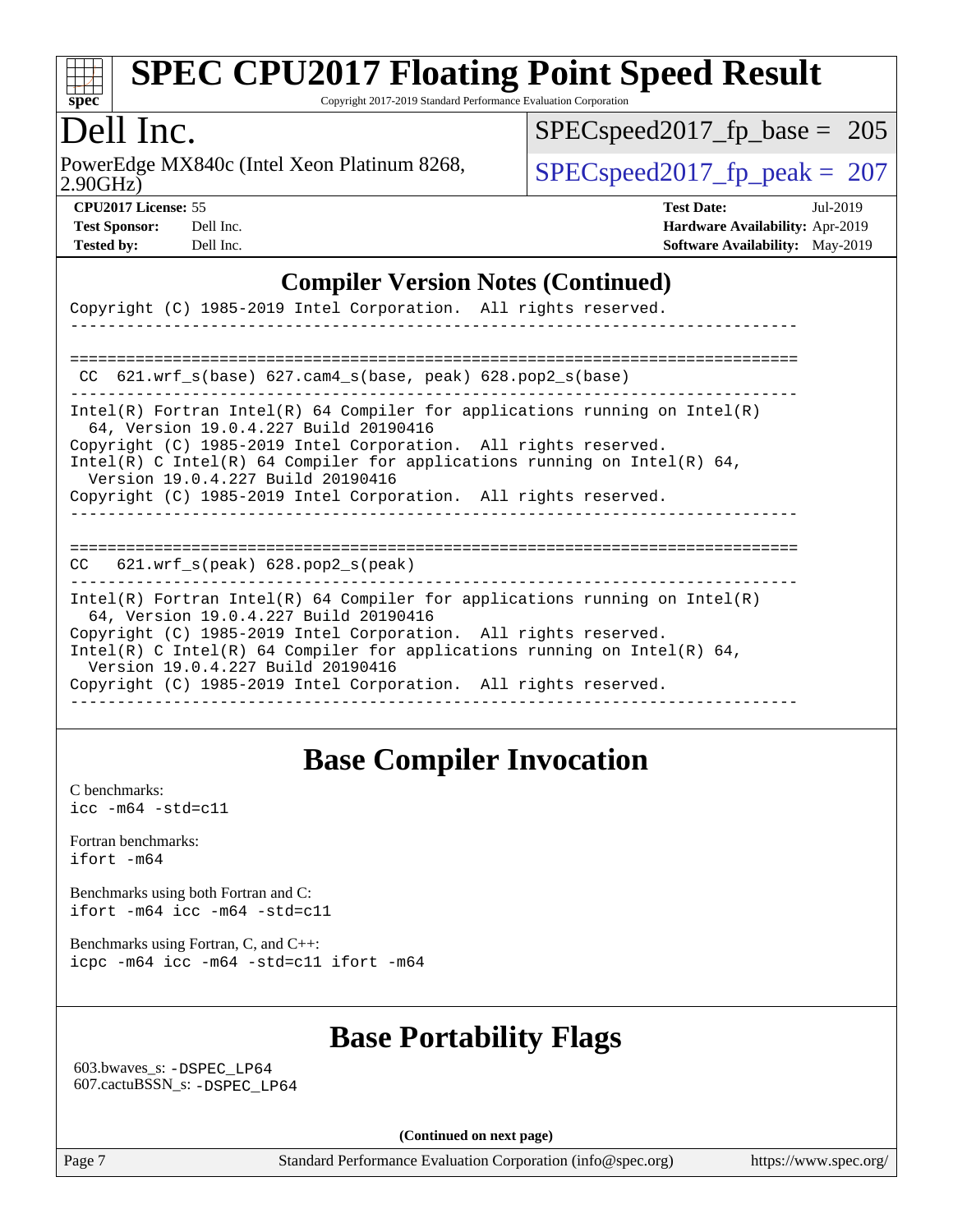

Copyright 2017-2019 Standard Performance Evaluation Corporation

# Dell Inc.

2.90GHz) PowerEdge MX840c (Intel Xeon Platinum 8268,  $\vert$  SPECspeed2017 fp\_peak = 207

SPECspeed2017 fp base =  $205$ 

**[Test Sponsor:](http://www.spec.org/auto/cpu2017/Docs/result-fields.html#TestSponsor)** Dell Inc. **[Hardware Availability:](http://www.spec.org/auto/cpu2017/Docs/result-fields.html#HardwareAvailability)** Apr-2019 **[Tested by:](http://www.spec.org/auto/cpu2017/Docs/result-fields.html#Testedby)** Dell Inc. **[Software Availability:](http://www.spec.org/auto/cpu2017/Docs/result-fields.html#SoftwareAvailability)** May-2019

**[CPU2017 License:](http://www.spec.org/auto/cpu2017/Docs/result-fields.html#CPU2017License)** 55 **[Test Date:](http://www.spec.org/auto/cpu2017/Docs/result-fields.html#TestDate)** Jul-2019

# **[Base Portability Flags \(Continued\)](http://www.spec.org/auto/cpu2017/Docs/result-fields.html#BasePortabilityFlags)**

619.1bm  $s: -DSPEC$  LP64 621.wrf\_s: [-DSPEC\\_LP64](http://www.spec.org/cpu2017/results/res2019q3/cpu2017-20190805-16503.flags.html#suite_basePORTABILITY621_wrf_s_DSPEC_LP64) [-DSPEC\\_CASE\\_FLAG](http://www.spec.org/cpu2017/results/res2019q3/cpu2017-20190805-16503.flags.html#b621.wrf_s_baseCPORTABILITY_DSPEC_CASE_FLAG) [-convert big\\_endian](http://www.spec.org/cpu2017/results/res2019q3/cpu2017-20190805-16503.flags.html#user_baseFPORTABILITY621_wrf_s_convert_big_endian_c3194028bc08c63ac5d04de18c48ce6d347e4e562e8892b8bdbdc0214820426deb8554edfa529a3fb25a586e65a3d812c835984020483e7e73212c4d31a38223) 627.cam4\_s: [-DSPEC\\_LP64](http://www.spec.org/cpu2017/results/res2019q3/cpu2017-20190805-16503.flags.html#suite_basePORTABILITY627_cam4_s_DSPEC_LP64) [-DSPEC\\_CASE\\_FLAG](http://www.spec.org/cpu2017/results/res2019q3/cpu2017-20190805-16503.flags.html#b627.cam4_s_baseCPORTABILITY_DSPEC_CASE_FLAG) 628.pop2\_s: [-DSPEC\\_LP64](http://www.spec.org/cpu2017/results/res2019q3/cpu2017-20190805-16503.flags.html#suite_basePORTABILITY628_pop2_s_DSPEC_LP64) [-DSPEC\\_CASE\\_FLAG](http://www.spec.org/cpu2017/results/res2019q3/cpu2017-20190805-16503.flags.html#b628.pop2_s_baseCPORTABILITY_DSPEC_CASE_FLAG) [-convert big\\_endian](http://www.spec.org/cpu2017/results/res2019q3/cpu2017-20190805-16503.flags.html#user_baseFPORTABILITY628_pop2_s_convert_big_endian_c3194028bc08c63ac5d04de18c48ce6d347e4e562e8892b8bdbdc0214820426deb8554edfa529a3fb25a586e65a3d812c835984020483e7e73212c4d31a38223) [-assume byterecl](http://www.spec.org/cpu2017/results/res2019q3/cpu2017-20190805-16503.flags.html#user_baseFPORTABILITY628_pop2_s_assume_byterecl_7e47d18b9513cf18525430bbf0f2177aa9bf368bc7a059c09b2c06a34b53bd3447c950d3f8d6c70e3faf3a05c8557d66a5798b567902e8849adc142926523472) 638.imagick\_s: [-DSPEC\\_LP64](http://www.spec.org/cpu2017/results/res2019q3/cpu2017-20190805-16503.flags.html#suite_basePORTABILITY638_imagick_s_DSPEC_LP64) 644.nab\_s: [-DSPEC\\_LP64](http://www.spec.org/cpu2017/results/res2019q3/cpu2017-20190805-16503.flags.html#suite_basePORTABILITY644_nab_s_DSPEC_LP64) 649.fotonik3d\_s: [-DSPEC\\_LP64](http://www.spec.org/cpu2017/results/res2019q3/cpu2017-20190805-16503.flags.html#suite_basePORTABILITY649_fotonik3d_s_DSPEC_LP64) 654.roms\_s: [-DSPEC\\_LP64](http://www.spec.org/cpu2017/results/res2019q3/cpu2017-20190805-16503.flags.html#suite_basePORTABILITY654_roms_s_DSPEC_LP64)

## **[Base Optimization Flags](http://www.spec.org/auto/cpu2017/Docs/result-fields.html#BaseOptimizationFlags)**

[C benchmarks](http://www.spec.org/auto/cpu2017/Docs/result-fields.html#Cbenchmarks):

[-xCORE-AVX512](http://www.spec.org/cpu2017/results/res2019q3/cpu2017-20190805-16503.flags.html#user_CCbase_f-xCORE-AVX512) [-ipo](http://www.spec.org/cpu2017/results/res2019q3/cpu2017-20190805-16503.flags.html#user_CCbase_f-ipo) [-O3](http://www.spec.org/cpu2017/results/res2019q3/cpu2017-20190805-16503.flags.html#user_CCbase_f-O3) [-no-prec-div](http://www.spec.org/cpu2017/results/res2019q3/cpu2017-20190805-16503.flags.html#user_CCbase_f-no-prec-div) [-qopt-prefetch](http://www.spec.org/cpu2017/results/res2019q3/cpu2017-20190805-16503.flags.html#user_CCbase_f-qopt-prefetch) [-ffinite-math-only](http://www.spec.org/cpu2017/results/res2019q3/cpu2017-20190805-16503.flags.html#user_CCbase_f_finite_math_only_cb91587bd2077682c4b38af759c288ed7c732db004271a9512da14a4f8007909a5f1427ecbf1a0fb78ff2a814402c6114ac565ca162485bbcae155b5e4258871) [-qopt-mem-layout-trans=4](http://www.spec.org/cpu2017/results/res2019q3/cpu2017-20190805-16503.flags.html#user_CCbase_f-qopt-mem-layout-trans_fa39e755916c150a61361b7846f310bcdf6f04e385ef281cadf3647acec3f0ae266d1a1d22d972a7087a248fd4e6ca390a3634700869573d231a252c784941a8) [-qopenmp](http://www.spec.org/cpu2017/results/res2019q3/cpu2017-20190805-16503.flags.html#user_CCbase_qopenmp_16be0c44f24f464004c6784a7acb94aca937f053568ce72f94b139a11c7c168634a55f6653758ddd83bcf7b8463e8028bb0b48b77bcddc6b78d5d95bb1df2967) [-DSPEC\\_OPENMP](http://www.spec.org/cpu2017/results/res2019q3/cpu2017-20190805-16503.flags.html#suite_CCbase_DSPEC_OPENMP)

[Fortran benchmarks](http://www.spec.org/auto/cpu2017/Docs/result-fields.html#Fortranbenchmarks):

[-DSPEC\\_OPENMP](http://www.spec.org/cpu2017/results/res2019q3/cpu2017-20190805-16503.flags.html#suite_FCbase_DSPEC_OPENMP) [-xCORE-AVX512](http://www.spec.org/cpu2017/results/res2019q3/cpu2017-20190805-16503.flags.html#user_FCbase_f-xCORE-AVX512) [-ipo](http://www.spec.org/cpu2017/results/res2019q3/cpu2017-20190805-16503.flags.html#user_FCbase_f-ipo) [-O3](http://www.spec.org/cpu2017/results/res2019q3/cpu2017-20190805-16503.flags.html#user_FCbase_f-O3) [-no-prec-div](http://www.spec.org/cpu2017/results/res2019q3/cpu2017-20190805-16503.flags.html#user_FCbase_f-no-prec-div) [-qopt-prefetch](http://www.spec.org/cpu2017/results/res2019q3/cpu2017-20190805-16503.flags.html#user_FCbase_f-qopt-prefetch) [-ffinite-math-only](http://www.spec.org/cpu2017/results/res2019q3/cpu2017-20190805-16503.flags.html#user_FCbase_f_finite_math_only_cb91587bd2077682c4b38af759c288ed7c732db004271a9512da14a4f8007909a5f1427ecbf1a0fb78ff2a814402c6114ac565ca162485bbcae155b5e4258871) [-qopt-mem-layout-trans=4](http://www.spec.org/cpu2017/results/res2019q3/cpu2017-20190805-16503.flags.html#user_FCbase_f-qopt-mem-layout-trans_fa39e755916c150a61361b7846f310bcdf6f04e385ef281cadf3647acec3f0ae266d1a1d22d972a7087a248fd4e6ca390a3634700869573d231a252c784941a8) [-qopenmp](http://www.spec.org/cpu2017/results/res2019q3/cpu2017-20190805-16503.flags.html#user_FCbase_qopenmp_16be0c44f24f464004c6784a7acb94aca937f053568ce72f94b139a11c7c168634a55f6653758ddd83bcf7b8463e8028bb0b48b77bcddc6b78d5d95bb1df2967) [-nostandard-realloc-lhs](http://www.spec.org/cpu2017/results/res2019q3/cpu2017-20190805-16503.flags.html#user_FCbase_f_2003_std_realloc_82b4557e90729c0f113870c07e44d33d6f5a304b4f63d4c15d2d0f1fab99f5daaed73bdb9275d9ae411527f28b936061aa8b9c8f2d63842963b95c9dd6426b8a)

[Benchmarks using both Fortran and C](http://www.spec.org/auto/cpu2017/Docs/result-fields.html#BenchmarksusingbothFortranandC): [-xCORE-AVX512](http://www.spec.org/cpu2017/results/res2019q3/cpu2017-20190805-16503.flags.html#user_CC_FCbase_f-xCORE-AVX512) [-ipo](http://www.spec.org/cpu2017/results/res2019q3/cpu2017-20190805-16503.flags.html#user_CC_FCbase_f-ipo) -03 [-no-prec-div](http://www.spec.org/cpu2017/results/res2019q3/cpu2017-20190805-16503.flags.html#user_CC_FCbase_f-no-prec-div) [-qopt-prefetch](http://www.spec.org/cpu2017/results/res2019q3/cpu2017-20190805-16503.flags.html#user_CC_FCbase_f-qopt-prefetch) [-ffinite-math-only](http://www.spec.org/cpu2017/results/res2019q3/cpu2017-20190805-16503.flags.html#user_CC_FCbase_f_finite_math_only_cb91587bd2077682c4b38af759c288ed7c732db004271a9512da14a4f8007909a5f1427ecbf1a0fb78ff2a814402c6114ac565ca162485bbcae155b5e4258871) [-qopt-mem-layout-trans=4](http://www.spec.org/cpu2017/results/res2019q3/cpu2017-20190805-16503.flags.html#user_CC_FCbase_f-qopt-mem-layout-trans_fa39e755916c150a61361b7846f310bcdf6f04e385ef281cadf3647acec3f0ae266d1a1d22d972a7087a248fd4e6ca390a3634700869573d231a252c784941a8) [-qopenmp](http://www.spec.org/cpu2017/results/res2019q3/cpu2017-20190805-16503.flags.html#user_CC_FCbase_qopenmp_16be0c44f24f464004c6784a7acb94aca937f053568ce72f94b139a11c7c168634a55f6653758ddd83bcf7b8463e8028bb0b48b77bcddc6b78d5d95bb1df2967) [-DSPEC\\_OPENMP](http://www.spec.org/cpu2017/results/res2019q3/cpu2017-20190805-16503.flags.html#suite_CC_FCbase_DSPEC_OPENMP) [-nostandard-realloc-lhs](http://www.spec.org/cpu2017/results/res2019q3/cpu2017-20190805-16503.flags.html#user_CC_FCbase_f_2003_std_realloc_82b4557e90729c0f113870c07e44d33d6f5a304b4f63d4c15d2d0f1fab99f5daaed73bdb9275d9ae411527f28b936061aa8b9c8f2d63842963b95c9dd6426b8a)

[Benchmarks using Fortran, C, and C++:](http://www.spec.org/auto/cpu2017/Docs/result-fields.html#BenchmarksusingFortranCandCXX)

```
-xCORE-AVX512 -ipo -O3 -no-prec-div -qopt-prefetch
-ffinite-math-only -qopt-mem-layout-trans=4 -qopenmp -DSPEC_OPENMP
-nostandard-realloc-lhs
```
### **[Peak Compiler Invocation](http://www.spec.org/auto/cpu2017/Docs/result-fields.html#PeakCompilerInvocation)**

[C benchmarks](http://www.spec.org/auto/cpu2017/Docs/result-fields.html#Cbenchmarks): [icc -m64 -std=c11](http://www.spec.org/cpu2017/results/res2019q3/cpu2017-20190805-16503.flags.html#user_CCpeak_intel_icc_64bit_c11_33ee0cdaae7deeeab2a9725423ba97205ce30f63b9926c2519791662299b76a0318f32ddfffdc46587804de3178b4f9328c46fa7c2b0cd779d7a61945c91cd35)

[Fortran benchmarks](http://www.spec.org/auto/cpu2017/Docs/result-fields.html#Fortranbenchmarks): [ifort -m64](http://www.spec.org/cpu2017/results/res2019q3/cpu2017-20190805-16503.flags.html#user_FCpeak_intel_ifort_64bit_24f2bb282fbaeffd6157abe4f878425411749daecae9a33200eee2bee2fe76f3b89351d69a8130dd5949958ce389cf37ff59a95e7a40d588e8d3a57e0c3fd751)

```
Benchmarks using both Fortran and C: 
ifort -m64 icc -m64 -std=c11
```
**(Continued on next page)**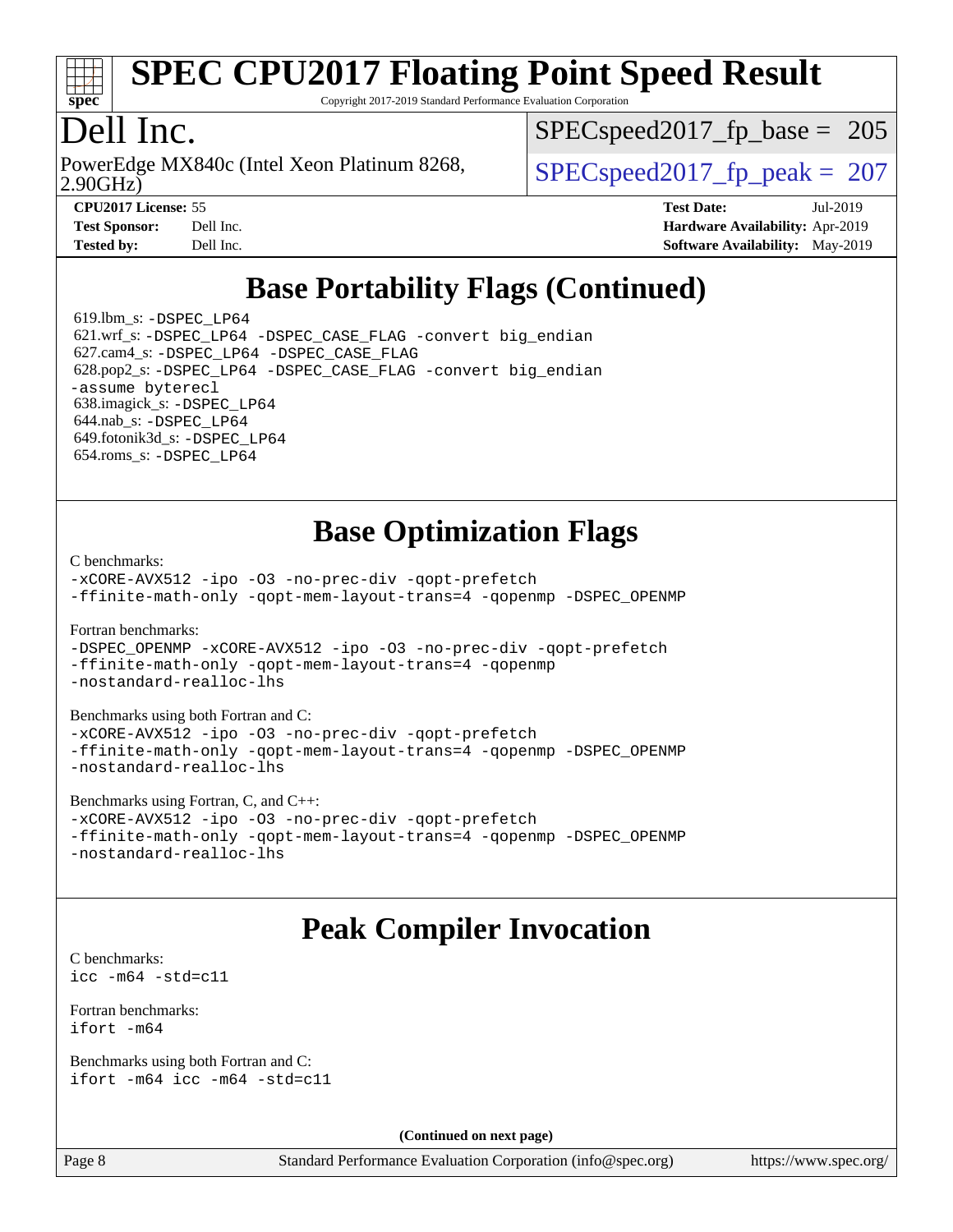

Copyright 2017-2019 Standard Performance Evaluation Corporation

# Dell Inc.

2.90GHz) PowerEdge MX840c (Intel Xeon Platinum 8268,  $\vert$  SPECspeed2017 fp\_peak = 207

SPECspeed2017 fp base =  $205$ 

**[CPU2017 License:](http://www.spec.org/auto/cpu2017/Docs/result-fields.html#CPU2017License)** 55 **[Test Date:](http://www.spec.org/auto/cpu2017/Docs/result-fields.html#TestDate)** Jul-2019 **[Test Sponsor:](http://www.spec.org/auto/cpu2017/Docs/result-fields.html#TestSponsor)** Dell Inc. **[Hardware Availability:](http://www.spec.org/auto/cpu2017/Docs/result-fields.html#HardwareAvailability)** Apr-2019 **[Tested by:](http://www.spec.org/auto/cpu2017/Docs/result-fields.html#Testedby)** Dell Inc. **[Software Availability:](http://www.spec.org/auto/cpu2017/Docs/result-fields.html#SoftwareAvailability)** May-2019

# **[Peak Compiler Invocation \(Continued\)](http://www.spec.org/auto/cpu2017/Docs/result-fields.html#PeakCompilerInvocation)**

[Benchmarks using Fortran, C, and C++:](http://www.spec.org/auto/cpu2017/Docs/result-fields.html#BenchmarksusingFortranCandCXX)

[icpc -m64](http://www.spec.org/cpu2017/results/res2019q3/cpu2017-20190805-16503.flags.html#user_CC_CXX_FCpeak_intel_icpc_64bit_4ecb2543ae3f1412ef961e0650ca070fec7b7afdcd6ed48761b84423119d1bf6bdf5cad15b44d48e7256388bc77273b966e5eb805aefd121eb22e9299b2ec9d9) [icc -m64 -std=c11](http://www.spec.org/cpu2017/results/res2019q3/cpu2017-20190805-16503.flags.html#user_CC_CXX_FCpeak_intel_icc_64bit_c11_33ee0cdaae7deeeab2a9725423ba97205ce30f63b9926c2519791662299b76a0318f32ddfffdc46587804de3178b4f9328c46fa7c2b0cd779d7a61945c91cd35) [ifort -m64](http://www.spec.org/cpu2017/results/res2019q3/cpu2017-20190805-16503.flags.html#user_CC_CXX_FCpeak_intel_ifort_64bit_24f2bb282fbaeffd6157abe4f878425411749daecae9a33200eee2bee2fe76f3b89351d69a8130dd5949958ce389cf37ff59a95e7a40d588e8d3a57e0c3fd751)

### **[Peak Portability Flags](http://www.spec.org/auto/cpu2017/Docs/result-fields.html#PeakPortabilityFlags)**

Same as Base Portability Flags

### **[Peak Optimization Flags](http://www.spec.org/auto/cpu2017/Docs/result-fields.html#PeakOptimizationFlags)**

[C benchmarks](http://www.spec.org/auto/cpu2017/Docs/result-fields.html#Cbenchmarks):

[-xCORE-AVX512](http://www.spec.org/cpu2017/results/res2019q3/cpu2017-20190805-16503.flags.html#user_CCpeak_f-xCORE-AVX512) [-ipo](http://www.spec.org/cpu2017/results/res2019q3/cpu2017-20190805-16503.flags.html#user_CCpeak_f-ipo) [-O3](http://www.spec.org/cpu2017/results/res2019q3/cpu2017-20190805-16503.flags.html#user_CCpeak_f-O3) [-no-prec-div](http://www.spec.org/cpu2017/results/res2019q3/cpu2017-20190805-16503.flags.html#user_CCpeak_f-no-prec-div) [-qopt-prefetch](http://www.spec.org/cpu2017/results/res2019q3/cpu2017-20190805-16503.flags.html#user_CCpeak_f-qopt-prefetch) [-ffinite-math-only](http://www.spec.org/cpu2017/results/res2019q3/cpu2017-20190805-16503.flags.html#user_CCpeak_f_finite_math_only_cb91587bd2077682c4b38af759c288ed7c732db004271a9512da14a4f8007909a5f1427ecbf1a0fb78ff2a814402c6114ac565ca162485bbcae155b5e4258871) [-qopt-mem-layout-trans=4](http://www.spec.org/cpu2017/results/res2019q3/cpu2017-20190805-16503.flags.html#user_CCpeak_f-qopt-mem-layout-trans_fa39e755916c150a61361b7846f310bcdf6f04e385ef281cadf3647acec3f0ae266d1a1d22d972a7087a248fd4e6ca390a3634700869573d231a252c784941a8) [-qopenmp](http://www.spec.org/cpu2017/results/res2019q3/cpu2017-20190805-16503.flags.html#user_CCpeak_qopenmp_16be0c44f24f464004c6784a7acb94aca937f053568ce72f94b139a11c7c168634a55f6653758ddd83bcf7b8463e8028bb0b48b77bcddc6b78d5d95bb1df2967) [-DSPEC\\_OPENMP](http://www.spec.org/cpu2017/results/res2019q3/cpu2017-20190805-16503.flags.html#suite_CCpeak_DSPEC_OPENMP)

[Fortran benchmarks](http://www.spec.org/auto/cpu2017/Docs/result-fields.html#Fortranbenchmarks):

 603.bwaves\_s: [-prof-gen](http://www.spec.org/cpu2017/results/res2019q3/cpu2017-20190805-16503.flags.html#user_peakPASS1_FFLAGSPASS1_LDFLAGS603_bwaves_s_prof_gen_5aa4926d6013ddb2a31985c654b3eb18169fc0c6952a63635c234f711e6e63dd76e94ad52365559451ec499a2cdb89e4dc58ba4c67ef54ca681ffbe1461d6b36)(pass 1) [-prof-use](http://www.spec.org/cpu2017/results/res2019q3/cpu2017-20190805-16503.flags.html#user_peakPASS2_FFLAGSPASS2_LDFLAGS603_bwaves_s_prof_use_1a21ceae95f36a2b53c25747139a6c16ca95bd9def2a207b4f0849963b97e94f5260e30a0c64f4bb623698870e679ca08317ef8150905d41bd88c6f78df73f19)(pass 2) [-DSPEC\\_SUPPRESS\\_OPENMP](http://www.spec.org/cpu2017/results/res2019q3/cpu2017-20190805-16503.flags.html#suite_peakPASS1_FOPTIMIZE603_bwaves_s_DSPEC_SUPPRESS_OPENMP) [-DSPEC\\_OPENMP](http://www.spec.org/cpu2017/results/res2019q3/cpu2017-20190805-16503.flags.html#suite_peakPASS2_FOPTIMIZE603_bwaves_s_DSPEC_OPENMP) [-O2](http://www.spec.org/cpu2017/results/res2019q3/cpu2017-20190805-16503.flags.html#user_peakPASS1_FOPTIMIZE603_bwaves_s_f-O2) [-xCORE-AVX512](http://www.spec.org/cpu2017/results/res2019q3/cpu2017-20190805-16503.flags.html#user_peakPASS2_FOPTIMIZE603_bwaves_s_f-xCORE-AVX512) [-qopt-prefetch](http://www.spec.org/cpu2017/results/res2019q3/cpu2017-20190805-16503.flags.html#user_peakPASS1_FOPTIMIZEPASS2_FOPTIMIZE603_bwaves_s_f-qopt-prefetch) [-ipo](http://www.spec.org/cpu2017/results/res2019q3/cpu2017-20190805-16503.flags.html#user_peakPASS2_FOPTIMIZE603_bwaves_s_f-ipo) [-O3](http://www.spec.org/cpu2017/results/res2019q3/cpu2017-20190805-16503.flags.html#user_peakPASS2_FOPTIMIZE603_bwaves_s_f-O3) [-ffinite-math-only](http://www.spec.org/cpu2017/results/res2019q3/cpu2017-20190805-16503.flags.html#user_peakPASS1_FOPTIMIZEPASS2_FOPTIMIZE603_bwaves_s_f_finite_math_only_cb91587bd2077682c4b38af759c288ed7c732db004271a9512da14a4f8007909a5f1427ecbf1a0fb78ff2a814402c6114ac565ca162485bbcae155b5e4258871) [-no-prec-div](http://www.spec.org/cpu2017/results/res2019q3/cpu2017-20190805-16503.flags.html#user_peakPASS2_FOPTIMIZE603_bwaves_s_f-no-prec-div) [-qopt-mem-layout-trans=4](http://www.spec.org/cpu2017/results/res2019q3/cpu2017-20190805-16503.flags.html#user_peakPASS1_FOPTIMIZEPASS2_FOPTIMIZE603_bwaves_s_f-qopt-mem-layout-trans_fa39e755916c150a61361b7846f310bcdf6f04e385ef281cadf3647acec3f0ae266d1a1d22d972a7087a248fd4e6ca390a3634700869573d231a252c784941a8) [-qopenmp](http://www.spec.org/cpu2017/results/res2019q3/cpu2017-20190805-16503.flags.html#user_peakPASS2_FOPTIMIZE603_bwaves_s_qopenmp_16be0c44f24f464004c6784a7acb94aca937f053568ce72f94b139a11c7c168634a55f6653758ddd83bcf7b8463e8028bb0b48b77bcddc6b78d5d95bb1df2967) [-nostandard-realloc-lhs](http://www.spec.org/cpu2017/results/res2019q3/cpu2017-20190805-16503.flags.html#user_peakEXTRA_FOPTIMIZE603_bwaves_s_f_2003_std_realloc_82b4557e90729c0f113870c07e44d33d6f5a304b4f63d4c15d2d0f1fab99f5daaed73bdb9275d9ae411527f28b936061aa8b9c8f2d63842963b95c9dd6426b8a)

649.fotonik3d\_s: Same as 603.bwaves\_s

 654.roms\_s: [-DSPEC\\_OPENMP](http://www.spec.org/cpu2017/results/res2019q3/cpu2017-20190805-16503.flags.html#suite_peakFOPTIMIZE654_roms_s_DSPEC_OPENMP) [-xCORE-AVX512](http://www.spec.org/cpu2017/results/res2019q3/cpu2017-20190805-16503.flags.html#user_peakFOPTIMIZE654_roms_s_f-xCORE-AVX512) [-ipo](http://www.spec.org/cpu2017/results/res2019q3/cpu2017-20190805-16503.flags.html#user_peakFOPTIMIZE654_roms_s_f-ipo) [-O3](http://www.spec.org/cpu2017/results/res2019q3/cpu2017-20190805-16503.flags.html#user_peakFOPTIMIZE654_roms_s_f-O3) [-no-prec-div](http://www.spec.org/cpu2017/results/res2019q3/cpu2017-20190805-16503.flags.html#user_peakFOPTIMIZE654_roms_s_f-no-prec-div) [-qopt-prefetch](http://www.spec.org/cpu2017/results/res2019q3/cpu2017-20190805-16503.flags.html#user_peakFOPTIMIZE654_roms_s_f-qopt-prefetch) [-ffinite-math-only](http://www.spec.org/cpu2017/results/res2019q3/cpu2017-20190805-16503.flags.html#user_peakFOPTIMIZE654_roms_s_f_finite_math_only_cb91587bd2077682c4b38af759c288ed7c732db004271a9512da14a4f8007909a5f1427ecbf1a0fb78ff2a814402c6114ac565ca162485bbcae155b5e4258871) [-qopt-mem-layout-trans=4](http://www.spec.org/cpu2017/results/res2019q3/cpu2017-20190805-16503.flags.html#user_peakFOPTIMIZE654_roms_s_f-qopt-mem-layout-trans_fa39e755916c150a61361b7846f310bcdf6f04e385ef281cadf3647acec3f0ae266d1a1d22d972a7087a248fd4e6ca390a3634700869573d231a252c784941a8) [-qopenmp](http://www.spec.org/cpu2017/results/res2019q3/cpu2017-20190805-16503.flags.html#user_peakFOPTIMIZE654_roms_s_qopenmp_16be0c44f24f464004c6784a7acb94aca937f053568ce72f94b139a11c7c168634a55f6653758ddd83bcf7b8463e8028bb0b48b77bcddc6b78d5d95bb1df2967) [-nostandard-realloc-lhs](http://www.spec.org/cpu2017/results/res2019q3/cpu2017-20190805-16503.flags.html#user_peakEXTRA_FOPTIMIZE654_roms_s_f_2003_std_realloc_82b4557e90729c0f113870c07e44d33d6f5a304b4f63d4c15d2d0f1fab99f5daaed73bdb9275d9ae411527f28b936061aa8b9c8f2d63842963b95c9dd6426b8a)

[Benchmarks using both Fortran and C](http://www.spec.org/auto/cpu2017/Docs/result-fields.html#BenchmarksusingbothFortranandC):

 621.wrf\_s: [-prof-gen](http://www.spec.org/cpu2017/results/res2019q3/cpu2017-20190805-16503.flags.html#user_peakPASS1_CFLAGSPASS1_FFLAGSPASS1_LDFLAGS621_wrf_s_prof_gen_5aa4926d6013ddb2a31985c654b3eb18169fc0c6952a63635c234f711e6e63dd76e94ad52365559451ec499a2cdb89e4dc58ba4c67ef54ca681ffbe1461d6b36)(pass 1) [-prof-use](http://www.spec.org/cpu2017/results/res2019q3/cpu2017-20190805-16503.flags.html#user_peakPASS2_CFLAGSPASS2_FFLAGSPASS2_LDFLAGS621_wrf_s_prof_use_1a21ceae95f36a2b53c25747139a6c16ca95bd9def2a207b4f0849963b97e94f5260e30a0c64f4bb623698870e679ca08317ef8150905d41bd88c6f78df73f19)(pass 2) [-O2](http://www.spec.org/cpu2017/results/res2019q3/cpu2017-20190805-16503.flags.html#user_peakPASS1_COPTIMIZEPASS1_FOPTIMIZE621_wrf_s_f-O2) [-xCORE-AVX512](http://www.spec.org/cpu2017/results/res2019q3/cpu2017-20190805-16503.flags.html#user_peakPASS2_COPTIMIZEPASS2_FOPTIMIZE621_wrf_s_f-xCORE-AVX512) [-qopt-prefetch](http://www.spec.org/cpu2017/results/res2019q3/cpu2017-20190805-16503.flags.html#user_peakPASS1_COPTIMIZEPASS1_FOPTIMIZEPASS2_COPTIMIZEPASS2_FOPTIMIZE621_wrf_s_f-qopt-prefetch) [-ipo](http://www.spec.org/cpu2017/results/res2019q3/cpu2017-20190805-16503.flags.html#user_peakPASS2_COPTIMIZEPASS2_FOPTIMIZE621_wrf_s_f-ipo) [-O3](http://www.spec.org/cpu2017/results/res2019q3/cpu2017-20190805-16503.flags.html#user_peakPASS2_COPTIMIZEPASS2_FOPTIMIZE621_wrf_s_f-O3) [-ffinite-math-only](http://www.spec.org/cpu2017/results/res2019q3/cpu2017-20190805-16503.flags.html#user_peakPASS1_COPTIMIZEPASS1_FOPTIMIZEPASS2_COPTIMIZEPASS2_FOPTIMIZE621_wrf_s_f_finite_math_only_cb91587bd2077682c4b38af759c288ed7c732db004271a9512da14a4f8007909a5f1427ecbf1a0fb78ff2a814402c6114ac565ca162485bbcae155b5e4258871) [-no-prec-div](http://www.spec.org/cpu2017/results/res2019q3/cpu2017-20190805-16503.flags.html#user_peakPASS2_COPTIMIZEPASS2_FOPTIMIZE621_wrf_s_f-no-prec-div) [-qopt-mem-layout-trans=4](http://www.spec.org/cpu2017/results/res2019q3/cpu2017-20190805-16503.flags.html#user_peakPASS1_COPTIMIZEPASS1_FOPTIMIZEPASS2_COPTIMIZEPASS2_FOPTIMIZE621_wrf_s_f-qopt-mem-layout-trans_fa39e755916c150a61361b7846f310bcdf6f04e385ef281cadf3647acec3f0ae266d1a1d22d972a7087a248fd4e6ca390a3634700869573d231a252c784941a8) [-DSPEC\\_SUPPRESS\\_OPENMP](http://www.spec.org/cpu2017/results/res2019q3/cpu2017-20190805-16503.flags.html#suite_peakPASS1_COPTIMIZEPASS1_FOPTIMIZE621_wrf_s_DSPEC_SUPPRESS_OPENMP) [-qopenmp](http://www.spec.org/cpu2017/results/res2019q3/cpu2017-20190805-16503.flags.html#user_peakPASS2_COPTIMIZEPASS2_FOPTIMIZE621_wrf_s_qopenmp_16be0c44f24f464004c6784a7acb94aca937f053568ce72f94b139a11c7c168634a55f6653758ddd83bcf7b8463e8028bb0b48b77bcddc6b78d5d95bb1df2967) [-DSPEC\\_OPENMP](http://www.spec.org/cpu2017/results/res2019q3/cpu2017-20190805-16503.flags.html#suite_peakPASS2_COPTIMIZEPASS2_FOPTIMIZE621_wrf_s_DSPEC_OPENMP) [-nostandard-realloc-lhs](http://www.spec.org/cpu2017/results/res2019q3/cpu2017-20190805-16503.flags.html#user_peakEXTRA_FOPTIMIZE621_wrf_s_f_2003_std_realloc_82b4557e90729c0f113870c07e44d33d6f5a304b4f63d4c15d2d0f1fab99f5daaed73bdb9275d9ae411527f28b936061aa8b9c8f2d63842963b95c9dd6426b8a)

 627.cam4\_s: [-xCORE-AVX512](http://www.spec.org/cpu2017/results/res2019q3/cpu2017-20190805-16503.flags.html#user_peakCOPTIMIZEFOPTIMIZE627_cam4_s_f-xCORE-AVX512) [-ipo](http://www.spec.org/cpu2017/results/res2019q3/cpu2017-20190805-16503.flags.html#user_peakCOPTIMIZEFOPTIMIZE627_cam4_s_f-ipo) [-O3](http://www.spec.org/cpu2017/results/res2019q3/cpu2017-20190805-16503.flags.html#user_peakCOPTIMIZEFOPTIMIZE627_cam4_s_f-O3) [-no-prec-div](http://www.spec.org/cpu2017/results/res2019q3/cpu2017-20190805-16503.flags.html#user_peakCOPTIMIZEFOPTIMIZE627_cam4_s_f-no-prec-div) [-qopt-prefetch](http://www.spec.org/cpu2017/results/res2019q3/cpu2017-20190805-16503.flags.html#user_peakCOPTIMIZEFOPTIMIZE627_cam4_s_f-qopt-prefetch) [-ffinite-math-only](http://www.spec.org/cpu2017/results/res2019q3/cpu2017-20190805-16503.flags.html#user_peakCOPTIMIZEFOPTIMIZE627_cam4_s_f_finite_math_only_cb91587bd2077682c4b38af759c288ed7c732db004271a9512da14a4f8007909a5f1427ecbf1a0fb78ff2a814402c6114ac565ca162485bbcae155b5e4258871) [-qopt-mem-layout-trans=4](http://www.spec.org/cpu2017/results/res2019q3/cpu2017-20190805-16503.flags.html#user_peakCOPTIMIZEFOPTIMIZE627_cam4_s_f-qopt-mem-layout-trans_fa39e755916c150a61361b7846f310bcdf6f04e385ef281cadf3647acec3f0ae266d1a1d22d972a7087a248fd4e6ca390a3634700869573d231a252c784941a8) [-qopenmp](http://www.spec.org/cpu2017/results/res2019q3/cpu2017-20190805-16503.flags.html#user_peakCOPTIMIZEFOPTIMIZE627_cam4_s_qopenmp_16be0c44f24f464004c6784a7acb94aca937f053568ce72f94b139a11c7c168634a55f6653758ddd83bcf7b8463e8028bb0b48b77bcddc6b78d5d95bb1df2967) [-DSPEC\\_OPENMP](http://www.spec.org/cpu2017/results/res2019q3/cpu2017-20190805-16503.flags.html#suite_peakCOPTIMIZEFOPTIMIZE627_cam4_s_DSPEC_OPENMP) [-nostandard-realloc-lhs](http://www.spec.org/cpu2017/results/res2019q3/cpu2017-20190805-16503.flags.html#user_peakEXTRA_FOPTIMIZE627_cam4_s_f_2003_std_realloc_82b4557e90729c0f113870c07e44d33d6f5a304b4f63d4c15d2d0f1fab99f5daaed73bdb9275d9ae411527f28b936061aa8b9c8f2d63842963b95c9dd6426b8a)

628.pop2\_s: Same as 621.wrf\_s

[Benchmarks using Fortran, C, and C++:](http://www.spec.org/auto/cpu2017/Docs/result-fields.html#BenchmarksusingFortranCandCXX) [-xCORE-AVX512](http://www.spec.org/cpu2017/results/res2019q3/cpu2017-20190805-16503.flags.html#user_CC_CXX_FCpeak_f-xCORE-AVX512) [-ipo](http://www.spec.org/cpu2017/results/res2019q3/cpu2017-20190805-16503.flags.html#user_CC_CXX_FCpeak_f-ipo) [-O3](http://www.spec.org/cpu2017/results/res2019q3/cpu2017-20190805-16503.flags.html#user_CC_CXX_FCpeak_f-O3) [-no-prec-div](http://www.spec.org/cpu2017/results/res2019q3/cpu2017-20190805-16503.flags.html#user_CC_CXX_FCpeak_f-no-prec-div) [-qopt-prefetch](http://www.spec.org/cpu2017/results/res2019q3/cpu2017-20190805-16503.flags.html#user_CC_CXX_FCpeak_f-qopt-prefetch) [-ffinite-math-only](http://www.spec.org/cpu2017/results/res2019q3/cpu2017-20190805-16503.flags.html#user_CC_CXX_FCpeak_f_finite_math_only_cb91587bd2077682c4b38af759c288ed7c732db004271a9512da14a4f8007909a5f1427ecbf1a0fb78ff2a814402c6114ac565ca162485bbcae155b5e4258871) [-qopt-mem-layout-trans=4](http://www.spec.org/cpu2017/results/res2019q3/cpu2017-20190805-16503.flags.html#user_CC_CXX_FCpeak_f-qopt-mem-layout-trans_fa39e755916c150a61361b7846f310bcdf6f04e385ef281cadf3647acec3f0ae266d1a1d22d972a7087a248fd4e6ca390a3634700869573d231a252c784941a8) [-qopenmp](http://www.spec.org/cpu2017/results/res2019q3/cpu2017-20190805-16503.flags.html#user_CC_CXX_FCpeak_qopenmp_16be0c44f24f464004c6784a7acb94aca937f053568ce72f94b139a11c7c168634a55f6653758ddd83bcf7b8463e8028bb0b48b77bcddc6b78d5d95bb1df2967) [-DSPEC\\_OPENMP](http://www.spec.org/cpu2017/results/res2019q3/cpu2017-20190805-16503.flags.html#suite_CC_CXX_FCpeak_DSPEC_OPENMP)

**(Continued on next page)**